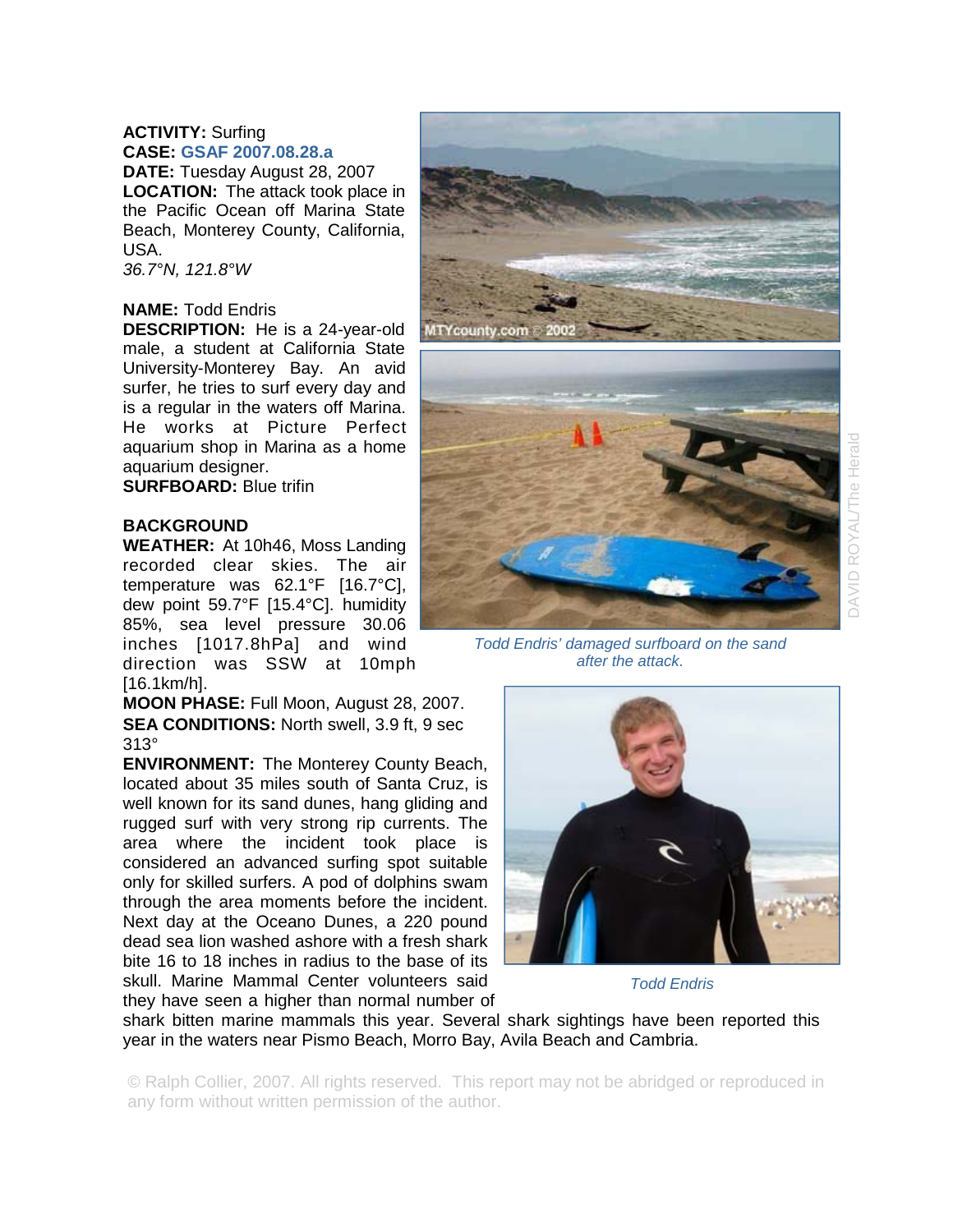# **DISTANCE FROM SHORE:** 100 yards **DEPTH OF WATER:** Six to 20 feet **TIME:** 10h45 or 11h00

**NARRATIVE:** Todd Endris was sitting on his board between waves when the shark emerged from behind him and bit him and his surfboard. The surfer screamed and started punching the shark while trying to flee. "Then the shark took him down under the water," said Loren Rex, a California State Parks spokesman. "Witnesses saw a lot of thrashing and some blood coming up. Other witnesses saw the shark let him up before biting him one more time."

One of three other surfers in the water at the time of the incident, 24-year-old Joe Jansen, said he when he heard Endris scream he looked over and saw a huge splash, "The shark was right on top of him and took him under."

When Endris resurfaced, Jansen pulled him back onto his own *[Endris']* board and towed him toward the shore. Endris managed to ride a wave to land on his own, said 17-year-old Brian Simpson of Prunedale, who was also in the water at the time of the incident. "You could tell he was injured because the white water behind him was all red," Simpson said.

State officials closed all the beaches in a 15-mile stretch from Monterey State Beach to Moss Landing.

**INJURY:** The surfer sustained lacerations to his torso and thigh.

**FIRST AID:** Surfers pulled the patient to shore and administered first aid using a surf leash and a blanket as tourniquets to stop the bleeding until rescuers could arrive. Jansen, Simpson and Wes Williams, the other surfer who had been in the water, tended to Endris and talked to him while waiting for medical help. "He must have been in shock because he said he didn't feel any pain," Jansen said. "He was talking to us, answering questions."

The initial 911 call came from the Marina Coast Water District office, which is adjacent to the state beach's parking lot. State park officials received the call soon after 11h00. The patient was taken by ambulance to the Marina Municipal Airport, where he was airlifted to Santa Clara Valley Medical Center in San Jose, where he was listed in fair and stable condition. He had lost half his blood volume. Heunderwent surgery at 14h00. His injury required 500 stitches, 200 staples.

**SPECIES:** It is thought the attack involved a white shark, approximately 12 feet in length.

**NOTE:** Lee Morrow, who works with Endris at the aquarium shop, said he learned about the attack when he was heading to work. He ran to the beach, picked up Endris' dog, a boxer-Labrador mix named Cosmo, and took him back to the store with him. Morrow, a scuba diver, said Endris is a certified diver and also has a degree in sports medicine.

#### **SOURCES:** NBC-San Diego,

http://www.nbcsandiego.com/mostpopular/13995434/detail.html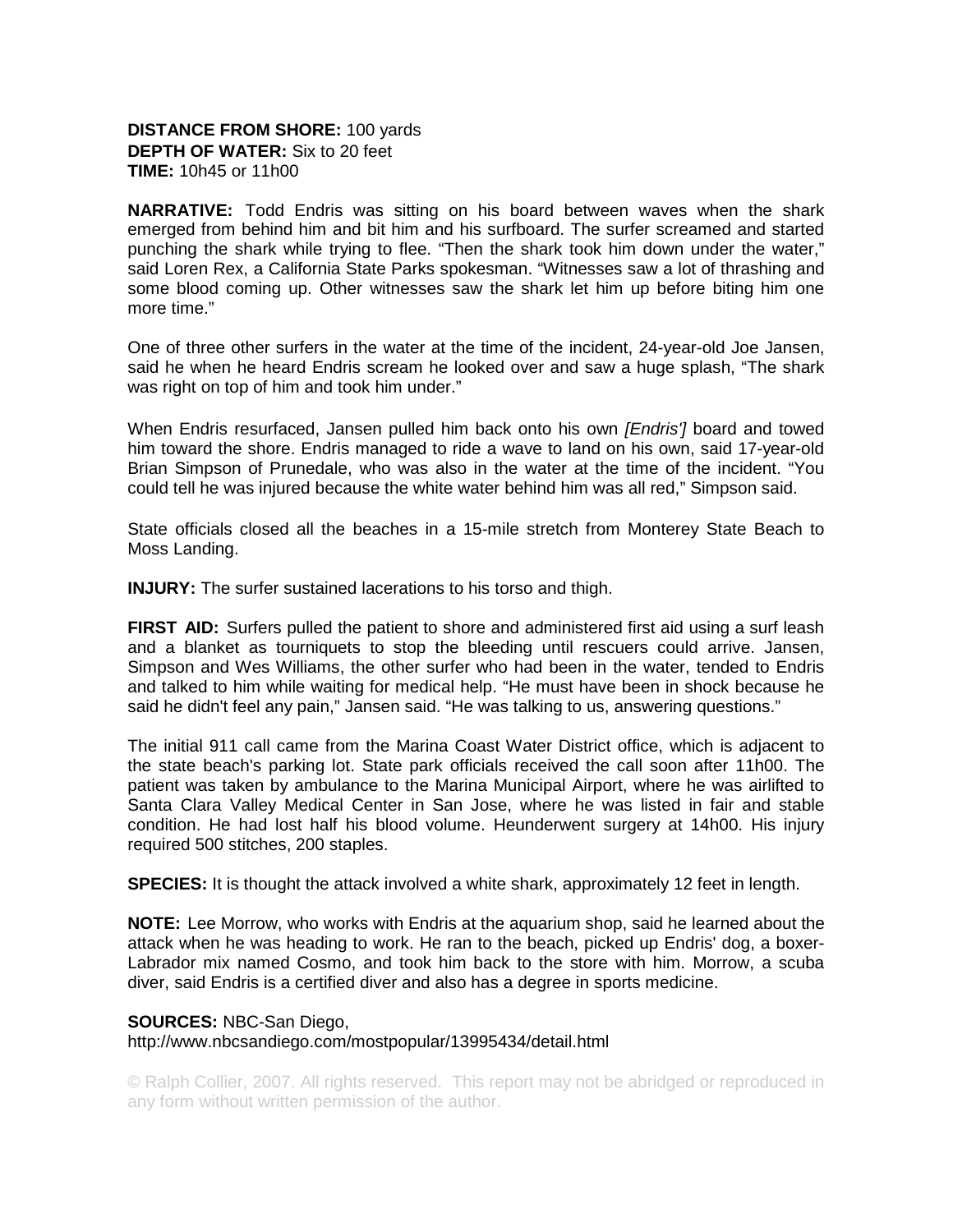KNBC,

http://www.knbc.com/news/13996562/detail.html

San Jose Mercury News, August 28, 2007,

http://www.mercurynews.com/ci\_6741241?source=most\_viewed

KSBW,

http://www.theksbwchannel.com/news/14012072/detail.html?rss=mty&psp=news#

**CASE INVESTIGATOR:** Ralph Collier, GSAF

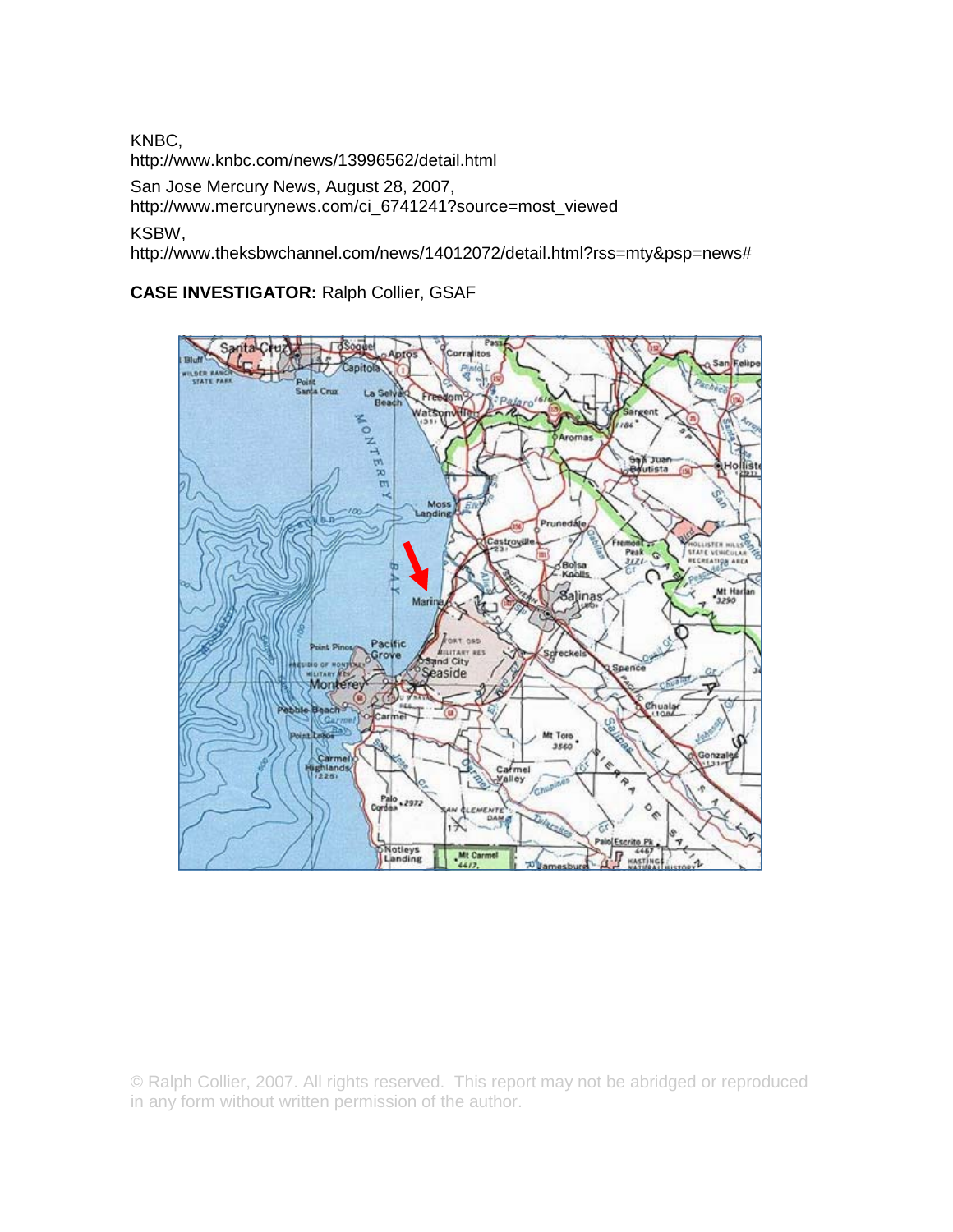